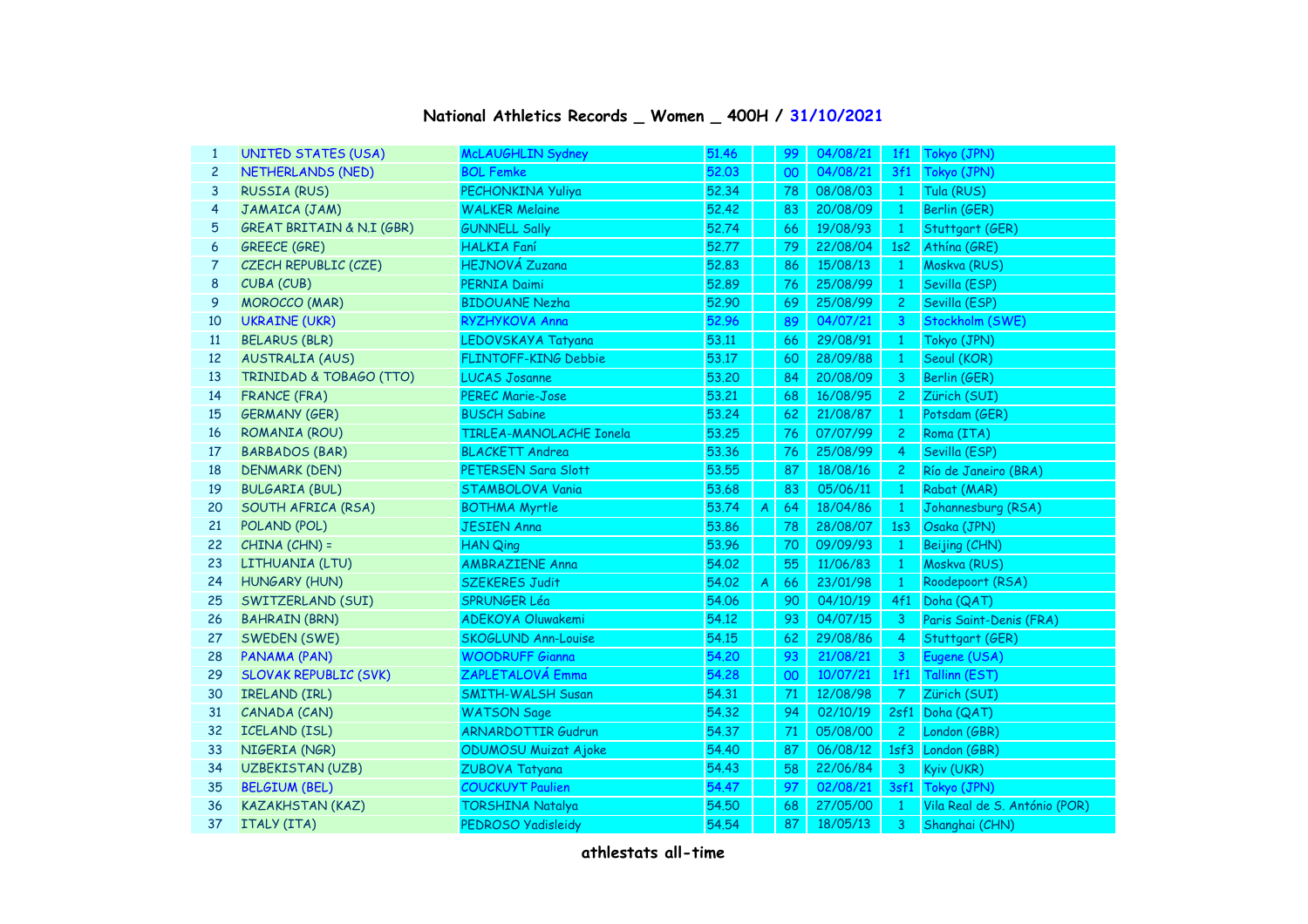| 38 | FINLAND (FIN)                   | <b>HELANDER Tuija</b>           | 54.62 |                  | 61 | 03/09/87 | 5               | Roma (ITA)                |
|----|---------------------------------|---------------------------------|-------|------------------|----|----------|-----------------|---------------------------|
| 39 | NORWAY (NOR)                    | <b>IUEL Amalie Hammild</b>      | 54.72 |                  | 94 | 01/10/19 | 1h4             | Doha (QAT)                |
| 40 | SENEGAL (SEN)                   | <b>DIOUF Mame Tacko</b>         | 54.75 |                  | 76 | 16/06/99 | 3               | Athína (GRE)              |
| 41 | CYPRUS (CYP)                    | <b>SIALOU Androula</b>          | 54.76 |                  | 73 | 04/07/04 | 5               | Iráklio (GRE)             |
| 42 | <b>SUDAN (SUD)</b>              | <b>JABIR AHMED Mona</b>         | 54.93 |                  | 87 | 22/07/07 | $\mathbf{1}$    | Alger (ALG)               |
| 43 | PUERTO RICO (PUR)               | <b>HARRISON Yvonne</b>          | 55,03 |                  | 75 | 29/06/03 | $\mathbf{2}$    | Poznań (POL)              |
| 44 | <b>TURKEY (TUR)</b>             | <b>KARADERE Nagihan</b>         | 55.09 |                  | 84 | 31/07/11 | $\mathbf{1}$    | Ankara (TUR)              |
| 45 | <b>MEXICO (MEX)</b>             | <b>RODRIGUEZ Zudikey</b>        | 55.11 |                  | 87 | 31/07/18 | $\mathbf{2}$    | Barranquilla (COL)        |
| 46 | <b>BRAZIL (BRA)</b>             | da SILVA Chayenne               | 55.15 |                  | 00 | 25/06/21 | 1f1             | São Paulo (BRA)           |
| 47 | <b>SPAIN (ESP)</b>              | <b>GALLEGO Sara</b>             | 55.20 |                  | 00 | 10/07/21 | 2f1             | Tallinn (EST)             |
| 48 | PORTUGAL (POR)                  | <b>BARBOSA Vera</b>             | 55.22 |                  | 89 | 05/08/12 |                 | 3h3 London (GBR)          |
| 49 | <b>VIETNAM (VIE)</b>            | QUACH Thi Lan                   | 55.30 |                  | 95 | 27/08/18 | $\overline{2}$  | Jakarta (INA)             |
| 50 | COLOMBIA (COL)                  | <b>GONZALEZ Melissa</b>         | 55.32 |                  | 94 | 31/07/21 | 2h1             | Tokyo (JPN)               |
| 51 | JAPAN (JPN)                     | <b>KUBOKURA Satomi</b>          | 55.34 |                  | 82 | 26/06/11 | 1r <sub>2</sub> | Osaka (JPN)               |
| 52 | INDIA (IND)                     | USHA Pillavulakandi T.          | 55.42 |                  | 64 | 08/08/84 | 4               | Los Angeles (USA)         |
| 53 | LATVIA (LAT)                    | <b>JEKABSONE Lana</b>           | 55.46 |                  | 74 | 09/06/96 | $\mathbf{1}$    | Tallinn (EST)             |
| 54 | <b>BURKINA FASO (BUR)</b>       | SOULAMA Aïssata                 | 55.49 |                  | 79 | 22/07/07 | $\overline{c}$  | Alger (ALG)               |
| 55 | LIBERIA (LBR)                   | <b>LUOGON Kou</b>               | 55.55 |                  | 84 | 01/05/09 | 3               | <b>Baie Mahault (FRA)</b> |
| 56 | <b>TURKS &amp; CAICOS (TKS)</b> | <b>HAYE-SMITH Yanique</b>       | 55.58 |                  | 90 | 08/06/19 | 2f1             | Montverde (USA)           |
| 57 | <b>BAHAMAS (BAH)</b>            | <b>SEYMOUR Katrina</b>          | 55.69 |                  | 93 | 10/04/18 | 5h1             | Gold Coast (AUS)          |
| 58 | <b>CHINESE TAIPEI (TPE)</b>     | <b>HSU Pei-Ching</b>            | 55.71 |                  | 73 | 17/12/98 | $\mathbf{2}$    | <b>Bangkok (THA)</b>      |
| 59 | <b>KENYA (KEN)</b>              | <b>KOKI Francisca</b>           | 55.82 | $\boldsymbol{A}$ | 92 | 11/07/15 | $\mathbf{1}$    | Nairobi (KEN)             |
| 60 | <b>NEW ZEALAND (NZL)</b>        | <b>BING Portia</b>              | 55.86 |                  | 93 | 07/04/19 |                 | Sydney (AUS)              |
| 61 | ARGENTINA (ARG)                 | <b>CHIAPPE Fiorella</b>         | 55.88 |                  | 96 | 08/07/18 | $\mathbf{2}$    | <b>Bruxelles (BEL)</b>    |
| 62 | SLOVENIA (SLO)                  | <b>ZUPIN Agata</b>              | 55.96 |                  | 98 | 23/07/17 | $\mathbf{2}$    | Grosseto (ITA)            |
| 63 | <b>MALAYSIA (MAS)</b>           | <b>MOHD KHALID Noraseela</b>    | 56.02 |                  | 79 | 17/06/06 | $\mathbf{1}$    | Regensburg (GER)          |
| 64 | <b>CAMEROON (CMR)</b>           | <b>KABOUD MEBAM Carole</b>      | 56.03 |                  | 78 | 05/07/08 | 2r1             | Chambéry (FRA)            |
| 65 | <b>ISRAEL (ISR)</b>             | <b>LENSKIY Irina</b>            | 56.09 |                  | 71 | 18/06/00 | $\mathbf{2}$    | Kyiv (UKR)                |
| 66 | MOLDAVA (MDA)                   | <b>DUDINA Natalya</b>           | 56.11 |                  | 66 | 05/07/88 | 4               | Tallinn (EST)             |
| 67 | KIRZIGHISTAN (KGZ)              | PEDAN Galina                    | 56.16 |                  | 83 | 15/07/04 | $\mathbf{2}$    | Almaty (KAZ)              |
| 68 | COSTA RICA (CRC)                | <b>SCOTT Sharolyn</b>           | 56.19 |                  | 83 | 28/05/12 | 1r <sub>2</sub> | Rehlingen (GER)           |
| 69 | THAILAND (THA)                  | <b>WATANASIN Reawadee</b>       | 56.25 |                  | 67 | 14/10/94 | 4               | Hiroshima (JPN)           |
| 70 | CROATIA (CRO)                   | <b>HORVAT Nikolina</b>          | 56,28 |                  | 86 | 05/07/08 | $\mathbf{1}$    | Villach (AUT)             |
| 71 | <b>URUGUAY (URU)</b>            | RODRIGUEZ Deborah               | 56.30 |                  | 92 | 23/08/15 |                 | 6h3 Beijing (CHN)         |
| 72 | ST KITTS & NEVIS (SKN)          | <b>RICHARDS Reandra</b>         | 56.31 |                  | 99 | 24/05/19 |                 | 1qf2 Jacksonville (USA)   |
| 73 | <b>IVORY COAST (CIV)</b>        | <b>WOMPLOU Marie</b>            | 56.39 |                  | 69 | 12/07/94 | 3               | <b>Bondoufle (FRA)</b>    |
| 74 | <b>SRI LANKA (SRI)</b>          | <b>MERRILL Christine Sonali</b> | 56.45 |                  | 87 | 08/06/13 | $\mathbf{2}$    | Chula Vista (USA)         |
| 75 | ALBANIA (ALB)                   | <b>SHALA Klodiana</b>           | 56.48 |                  | 79 | 29/06/05 | 3h1             | Almería (ESP)             |
| 76 | <b>MADAGASCAR (MAD)</b>         | RAZAIARIMALALA Cendrino         | 56.49 |                  | 78 | 01/07/01 | 2r1             | Saint-Étienne (FRA)       |
| 77 | <b>ECUADOR (ECU)</b>            | <b>JARAMILLO Lucy</b>           | 56.50 |                  | 83 | 23/06/12 | 1r1             | Cali (COL)                |